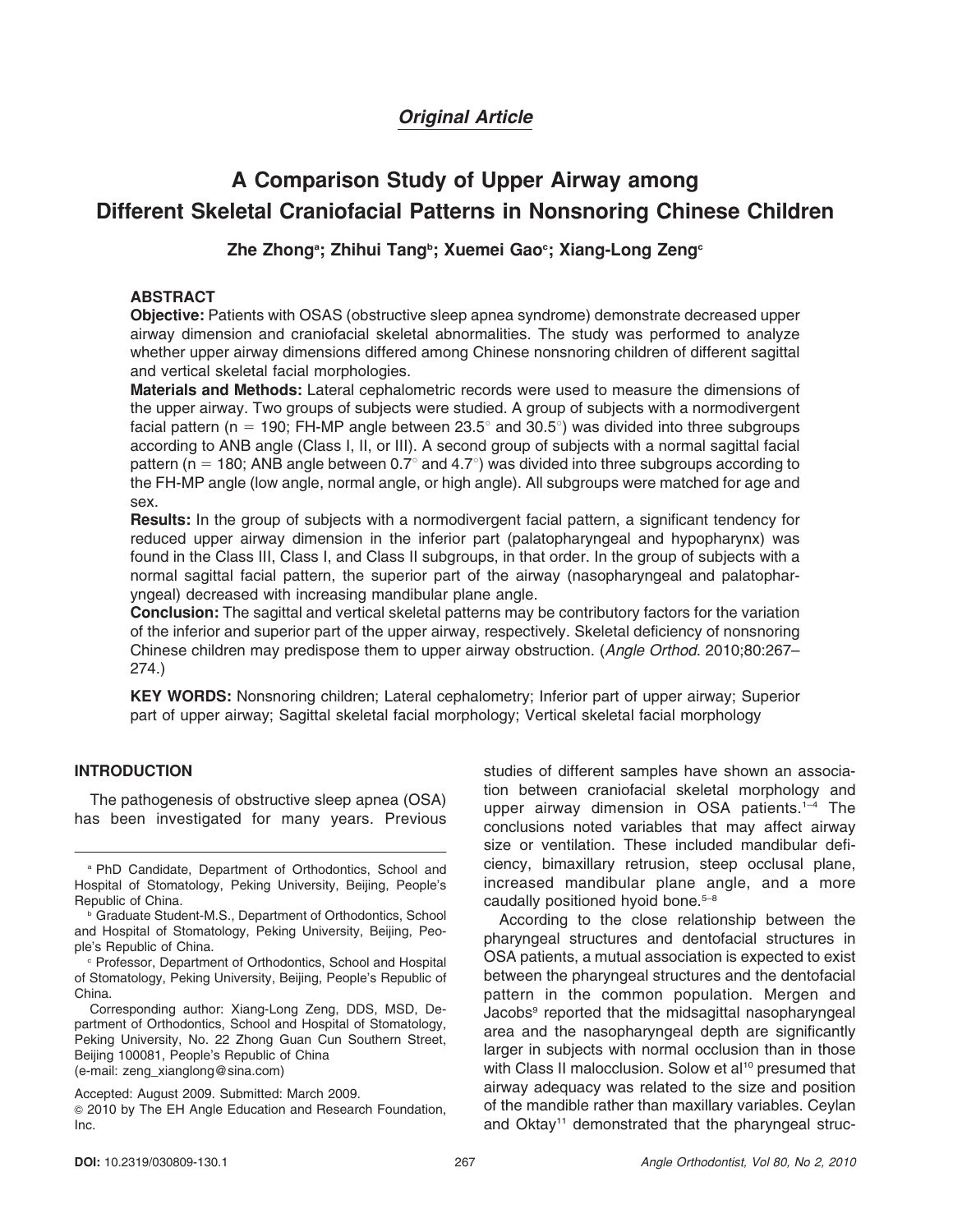tures were not affected by changes in the ANB angle. De Freitas et al<sup>12</sup> reported that malocclusion type did not influence upper pharyngeal airway width; however, Class II and Class III patients with vertical growth patterns had significantly narrower upper pharyngeal airways than those with a normal growth pattern.

The present study sought to assess the effect of craniofacial morphology on the upper airway dimension with a sufficient sample size and to control for interactions between sagittal and vertical patterns. In addition, few studies of Chinese subjects have been reported to date.13,14 Because cephalometry is a useful and inexpensive clinical tool to evaluate Chinese patients with OSA,<sup>15</sup> we chose it for the measurement of Chinese nonsnoring children. The aim of the present study was to investigate whether the upper airway dimensions of Chinese nonsnoring children were affected by sagittal and vertical skeletal variables, respectively.

# MATERIALS AND METHODS

The sample for this study was taken from the Department of Orthodontics, School and Hospital of Stomatology, Peking University, China. A total of 370 subjects, ages 11 to 16 years, was selected. All subjects were informed of the research content, and a consent form was signed by each child's parents. The study did not proceed without the approval of both the institutional review board and the participants' parents. No subjects had a history of previous orthodontic/ orthopedic treatment or any palatal/lip cleft symptom. The parents were questioned about their children's medical history to exclude any children with chronic mouth breathing, permanent snoring, and tonsillectomy or adenoidectomy. Subjects with obvious hyperplasia of tonsils and adenoids on cephalometric films were excluded from further analysis.

The subjects were divided into two groups: a normodivergent facial pattern group and a normal sagittal facial pattern group. The selection criteria for the normodivergent facial pattern group were FH-MP between 23.5 $^{\circ}$  and 30.5 $^{\circ}$  (mean 26.6 $^{\circ}$ ). This group was divided into three subgroups according to the ANB angle.

Subgroup 1: Class III, ie, ANB angle smaller than  $0.7^{\circ}$  (54 subjects)

Subgroup 2: Class I, ie, ANB angle between  $0.7^{\circ}$ and  $4.7^{\circ}$  (82 subjects)

Subgroup 3: Class II, ie, ANB angle larger than  $4.7^{\circ}$ (54 subjects)

The selection criteria for the normal sagittal facial pattern group were ANB angle between 0.7 $^{\circ}$  and 4.7 $^{\circ}$ (mean  $2.9^{\circ}$ ). This group was divided into three subgroups according to the FH-MP angle:



Figure 1. Cephalometric landmarks.

Subgroup 1: Low angle, ie, FH-MP angle smaller than  $23.5^{\circ}$  (51 subjects)

Subgroup 2: Normal angle, ie, FH-MP angle between  $23.5^{\circ}$  and  $30.5^{\circ}$  (82 subjects)

Subgroup 3: High angle, ie, FH-MP angle larger than  $30.5^\circ$  (47 subjects)

Lateral cephalometric radiographs were exposed with the patients seated in an upright position with Frankfort horizontal plane paralleled to the floor. Patients were instructed to breathe at ease with the teeth in centric occlusion. The radiographs were obtained with a UNTPANOCP-80 cephalometer with a linear magnification of 11%. All the films were digitized with a MICROTEK ScanMaker4 scanner and Photoshop 9.0 CS software. The cephalometric landmarks and analysis were based on the methods described previously by Lowe et al,<sup>16</sup> Tangugsorn et al,<sup>17</sup> and Liu et al.<sup>18</sup> The landmarks and measurements identified in this study with OPAIM software are outlined in Figures 1 and 2 and Table 1. One operator measured 10 films twice 1 week apart to determine repeatability of the measurements, and intraclass correlation coefficients were calculated.

Statistical procedures were performed on the recorded data using SPSS 11.0 software. One-way analysis of variance (ANOVA) and least significant difference (LSD) test for cephalometric comparison were performed among the subgroups.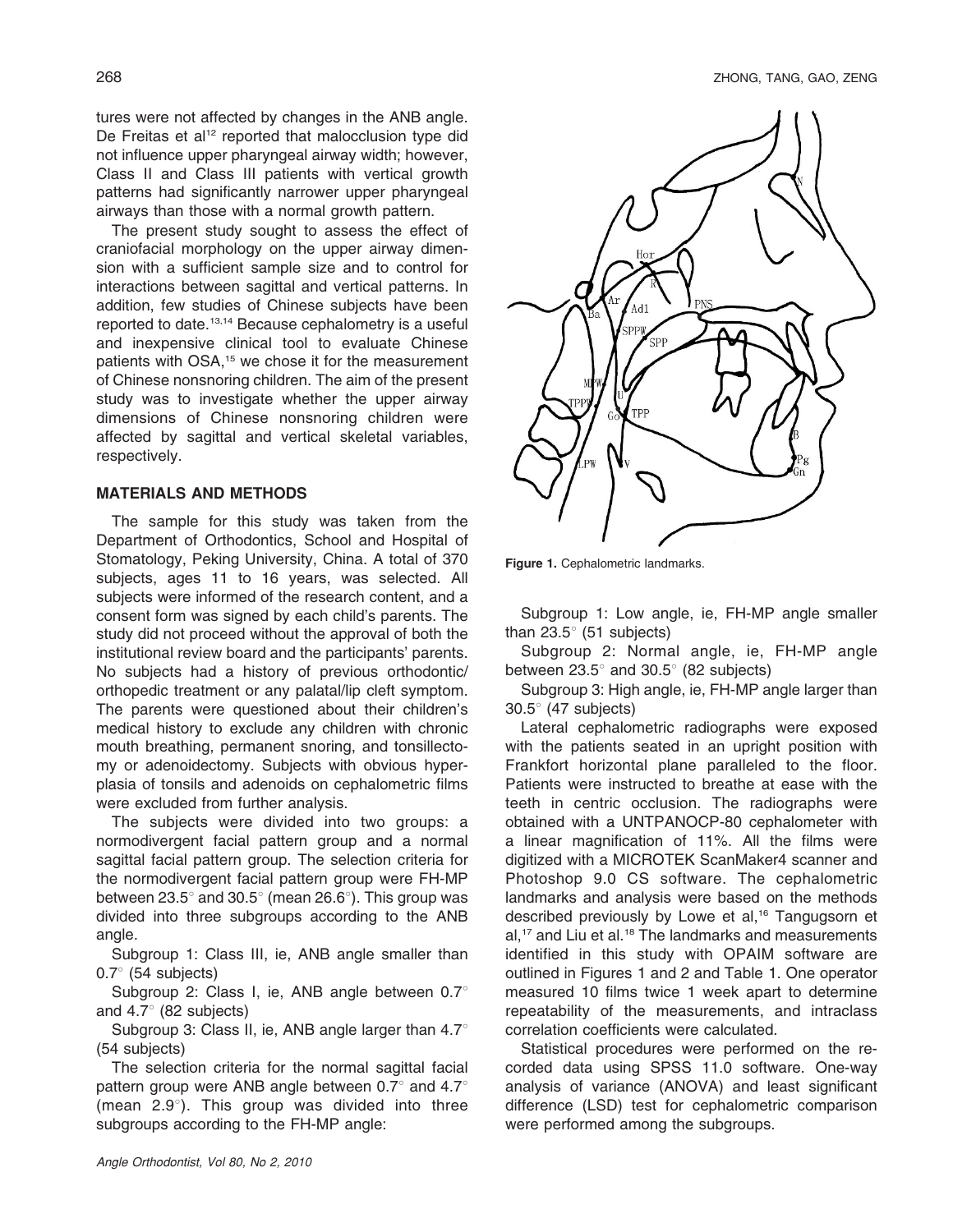

Figure 2. Cephalometric measurements.

To control distribution of sex and age in balance and to eliminate the interaction between the sagittal and vertical skeletal patterns among the three subgroups, the following analyses were performed for both the normodivergent facial pattern group and the normal sagittal facial pattern group. A chi-square test was performed to examine the sex distribution in each subgroup of the normodivergent facial pattern group. No significant difference was detected (Table 2). Age distribution was compared among the three subgroups (Table 3), and no statistical difference was observed. For the normal sagittal facial pattern group, the same analyses were performed. No significant differences with regard to sex or age distribution were detected (Tables 4 and 5).

# **RESULTS**

Intraclass correlation coefficients for the two separate measurements on the cephalometric radiographs ranged between 0.885 and 0.997 (Table 6).

# Part A: Normodivergent Facial Pattern Group

There was no significant difference in the nasopharynx as measured from the PNS-R to SPP-SPPW levels among the subgroups of normodivergent facial pattern subjects (one-way ANOVA). The sagittal dimension of the inferior part of the upper airway (palatopharyngeal and hypopharynx) decreased from

Table 1. Cephalometric Landmarks and Measurements Used in Figures 1 and 2

| Variable                                | Definition                                                                                                                                    |
|-----------------------------------------|-----------------------------------------------------------------------------------------------------------------------------------------------|
| Landmarks                               |                                                                                                                                               |
| Hor                                     | Most inferior point of spheno-occipital<br>synchondrosis                                                                                      |
| R                                       | Point of intersection of line from Hor to PNS<br>and posterior pharyngeal wall                                                                |
| Ba                                      | Lowermost point on anterior margin of<br>foramen magnum                                                                                       |
| Ad1                                     | Point of intersection of posterior pharyngeal<br>wall and line Ptm-Ba                                                                         |
| <b>SPPW</b>                             | Point of intersection of line from soft palate<br>center perpendicular to posterior pharyn-<br>geal wall and posterior pharyngeal wall        |
| <b>SPP</b>                              | Point of intersection of line from soft palate<br>center perpendicular to posterior<br>pharyngeal wall and posterior margin of<br>soft palate |
| U                                       | The tip of the uvula                                                                                                                          |
| <b>MPW</b>                              | Foot point of perpendicular line from point U<br>to posterior pharyngeal wall                                                                 |
| <b>TPPW</b>                             | Point of intersection of posterior pharyngeal<br>wall and extension of line B-Go                                                              |
| ТB                                      | Point of intersection of base of the tonque<br>and extension of line B-Go                                                                     |
| V                                       | The most posteroinferior point on the base of<br>the tongue                                                                                   |
| <b>LPW</b>                              | Foot point of perpendicular line from point V<br>to posterior pharyngeal wall                                                                 |
| Upper airway (mm)                       |                                                                                                                                               |
| PNS-Ba                                  | Distance between PNS and Ba                                                                                                                   |
| PNS-R                                   | Distance between PNS and R                                                                                                                    |
| PNS-Ad1                                 | Distance between PNS and Ad1                                                                                                                  |
| SPP-SPPW                                | Distance between SPP and SPPW                                                                                                                 |
| U-MPW                                   | Distance between U and MPW                                                                                                                    |
| TB-TPPW                                 | Distance between TB and TPPW                                                                                                                  |
| U-MPW                                   | Distance between U and MPW                                                                                                                    |
| TB-TPPW                                 | Distance between TB and TPPW                                                                                                                  |
| V-LPW                                   | Distance between V and LPW                                                                                                                    |
| Craniomaxillary complex                 |                                                                                                                                               |
| S-N (mm)<br>ANS-PNS (mm)<br>PNS-Ba (mm) | Distance between S and N<br>Distance between ANS and PNS<br>Distance between PNS and Ba                                                       |
| Mandibular size and position            |                                                                                                                                               |
| Ar-Gn (mm)                              | Distance between Ar and Gn                                                                                                                    |
| Go-Gn (mm)                              | Distance between Go and Gn                                                                                                                    |
| FH plane                                | Plane defined by Or and Por                                                                                                                   |
| NP plane                                | Plane defined by N and Pog                                                                                                                    |
| $FH-NP (°)$                             | Angle between FH plane and NP plane                                                                                                           |

Class III to Class I to Class II, and these differences were significant. The most significant difference existed at the TB-TPPW level of the low oropharynx  $(P < .01)$  (Table 7, Figure 3).

Pairwise comparisons among subgroups were done via the LSD test (Table 8). The data demonstrated a significant difference between Class II and Class III subgroups at the levels of the uvula, low oropharynx, and hypopharynx. At the level of TB-TPPW there was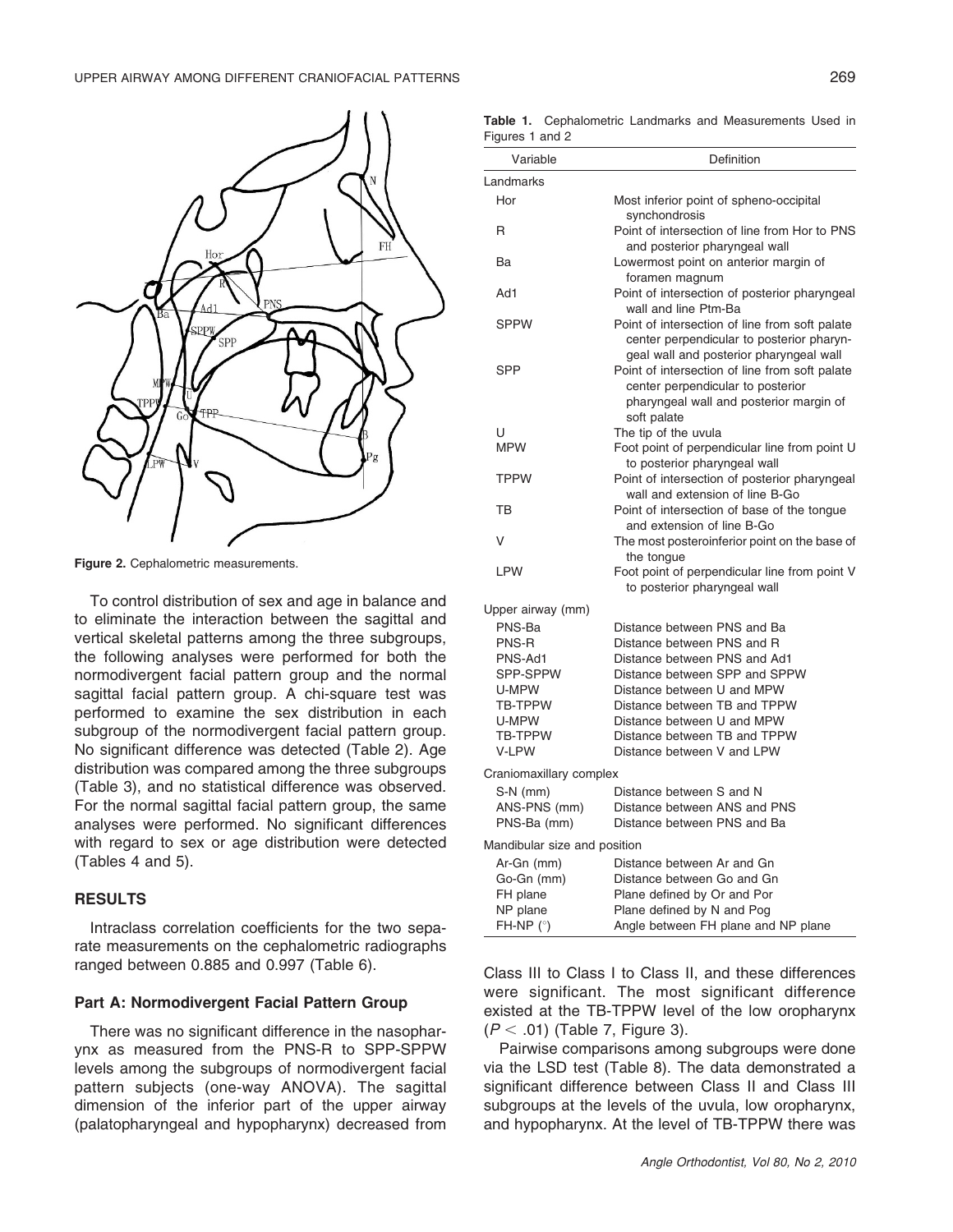Table 2. Sex Distribution in the Subgroups of Subjects with a Normodivergent Facial Pattern

|              | Class I | Class II | Class III | Total | P    |
|--------------|---------|----------|-----------|-------|------|
| Female       | 41      | 29       | 29        | 99    | > 10 |
| Male         | 41      | 25       | 25        | 91    |      |
| <b>Total</b> | 82      | 54       | 54        | 190   |      |

a significant difference between the Class I and Class III subgroups.

The literature suggests that there is a reduced tendency from Class III to Class I to Class II for the dimension of the inferior part of the upper airway, and this may contribute to the different mandibular sizes and positions. The LSD test was applied to the measurements of the mandibular size and position, and the results showed a significant difference (Table 9).

#### Part B: Normal Sagittal Facial Pattern Group

A statistically significant difference was found among the subgroups in the nasopharynx, as measured on the PNS-R and PNS-Ad1 levels and in the palatopharyngeal area as measured on the SPP-SPPW level with (one-way ANOVA). The superior part of the upper airway dimension decreased with an increasing FH-MP angle. However, no significant difference could be found in the inferior part of the upper airway, in contrast to the normodivergent group (Table 10, Figure 4).

The LSD test for pairwise comparisons was performed to determine whether there were differences in the superior upper airway among the subgroups (Table 11). The data demonstrated a significant difference, except between the normal-angle and high-angle subgroups.

We tested for significant differences in the size of the craniomaxillary complex among the subgroups. There were significant differences in S-N, ANS-PNS, and PNS-Ba (Table 12).

#### **DISCUSSION**

Normal respiration is dependent on sufficient anatomical dimensions of the airway. In recent years, many studies have contributed to the knowledge that variations in the skeletal pattern could predispose persons to upper airway obstruction. Bacon et al<sup>19</sup>

Table 3. Age Distribution in the Subgroups of Subjects with a Normodivergent Facial Pattern

|           | N  | Mean | <b>SD</b> |       |
|-----------|----|------|-----------|-------|
| Class I   | 82 | 13.1 | 1.30      | > .10 |
| Class II  | 54 | 12.9 | 1.27      |       |
| Class III | 54 | 13.0 | 1.61      |       |

Table 4. Sex Distribution in the Subgroups of Subjects with a Normal Sagittal Facial Pattern

|              | Low<br>Angle | Normal<br>Angle | High<br>Angle | Total | P     |
|--------------|--------------|-----------------|---------------|-------|-------|
| Female       | 25           | 38              | 24            | 87    | > .10 |
| Male         | 26           | 44              | 23            | 93    |       |
| <b>Total</b> | 51           | 82              | 47            | 180   |       |

reported that lower face height was the leading factor affecting the pharynx. Liu et al<sup>20,21</sup> demonstrated that OSA patients with more retrognathic mandibles showed a significantly higher apnea index and respiratory disturbance index. They also reported that OSA patients showed a Class II and hypodivergent skeletal pattern compared with a normal population. In 1999, Gao et al $^{22}$  reported that nasopharyngeal size is closely associated with OSA syndrome.

More recently, scholars have focused on assessing the intrinsic relationship between craniofacial morphology and upper airway morphology in orthodontic populations to predict the occurrence of OSA and to facilitate treatment for OSA patients. Because of inconsistencies in the conclusion of these studies, we tried to enhance the knowledge in the field by controlling for known factors. We expanded the sample size and controlled the distribution of sex and age, without significant differences among the three subgroups of each group. The influence of tonsil and adenoid hypertrophy was also limited. The influence of a vertical skeletal pattern was excluded in the normodivergent group to detect the effects of a sagittal skeletal pattern on upper airway structure and the influence of a sagittal skeletal pattern in a group of subjects with normal ANB angle. Therefore, the interference of many interrelated and confounding variables was minimized, since the selection criteria were defined strictly.

In this study, the sagittal skeletal pattern did not affect the dimensions of the nasopharynx in the normodivergent facial pattern group. In agreement with our findings, Sosa et al<sup>23</sup> could find no clear-cut relationship between the nasopharyngeal area and Class I or Class II, division 1, malocclusions. Wenzel et  $a^{24}$  reported no correlations between airway size and mandibular morphology, although a significant relationship was observed between changes in nasopharyngeal airway size and maxillary prognathism. How-

Table 5. Age Distribution in the Subgroups of Subjects with a Normal Sagittal Facial Pattern

|              | N  | Mean | SD   |       |
|--------------|----|------|------|-------|
| Low angle    | 51 | 13.3 | 1.51 | > .10 |
| Normal angle | 82 | 12.9 | 1.26 |       |
| High angle   | 47 | 13.0 | 1.53 |       |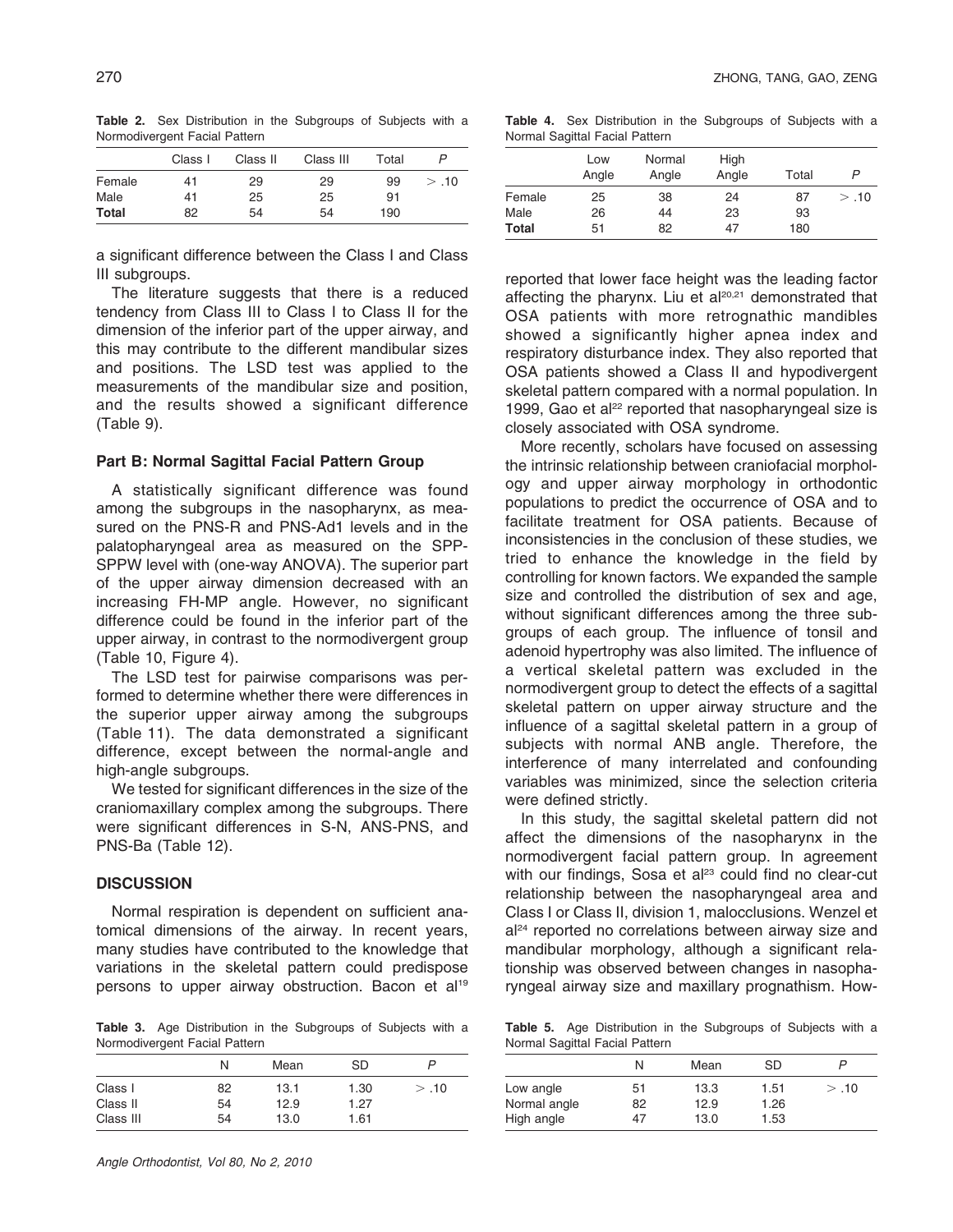Table 6. Intraclass Correlation Coefficients of Cephalometric Measurements

|               | No. of<br>Cases | No. of<br>Items | Intraclass<br>Correlation | P          |
|---------------|-----------------|-----------------|---------------------------|------------|
| PNS-R         | 10              | 2               | 0.960                     | $< 0.01**$ |
| PNS-Ad1       | 10              | 2               | 0.986                     | $<.01***$  |
| McNamara line | 10              | 2               | 0.993                     | $<.01***$  |
| SPP-SPPW      | 10              | 2               | 0.993                     | $<.01***$  |
| U-MPW         | 10              | 2               | 0.885                     | $< 0.01**$ |
| TB-TPPW       | 10              | 2               | 0.997                     | $<.01***$  |
| V-LPW         | 10              | 2               | 0.981                     | $< 0.01**$ |

ever, Kerr<sup>25</sup> reported that Class II malocclusion subjects showed smaller nasopharyngeal dimensions compared with Class I and normal occlusion subjects. However, in his study, control of vertical skeletal pattern was not emphasized.

With respect to the inferior part of the upper airway, the results of this study seemed to suggest that the dimension of the oropharynx decreased markedly, from Class III to Class I to Class II subgroups, in the normodivergent facial pattern group. A significant difference was found between the Class II and Class III subgroups at all levels, from U-MPW to V-LPW. At the level of TB-TPPW, a significant difference existed between the Class I and Class III subgroups. However, no significant differences were found between the Class I and Class II subgroups for all the levels checked. Ceylan and Oktay<sup>11</sup> claimed that the pharyngeal structures were not affected by the ANB angle, although they found a significant difference in the oropharyngeal area between Class I and Class III, as well as between Class II and Class III. Also, no vertical role could be found in his study. Most recently, Freitas

Table 7. Cephalometric Comparison of Normodivergent **Subgroups<sup>a</sup>** 

| Measurement    |             | Mean  | SD   | P          |
|----------------|-------------|-------|------|------------|
| PNS-R          | T           | 18.6  | 3.43 | > .05      |
|                | $_{\rm II}$ | 19.2  | 3.40 |            |
|                | Ш           | 19.02 | 3.25 |            |
| PNS-Ad1        | T           | 25.5  | 4.14 | > .05      |
|                | $_{\rm II}$ | 26.3  | 3.72 |            |
|                | Ш           | 24.7  | 3.63 |            |
| SPP-SPPW       | T           | 12.6  | 3.25 | > .05      |
|                | $_{\rm II}$ | 12.6  | 3.06 |            |
|                | Ш           | 13.8  | 3.01 |            |
| U-MPW          | T           | 11.2  | 3.62 | $<.05*$    |
|                | $_{\rm II}$ | 10.6  | 3.03 |            |
|                | Ш           | 12.3  | 3.29 |            |
| <b>TB-TPPW</b> | I           | 12.6  | 4.36 | $< 0.01**$ |
|                | $_{\rm II}$ | 11.7  | 3.73 |            |
|                | Ш           | 14.3  | 4.03 |            |
| V-LPW          | T           | 17.3  | 3.63 | $<.05*$    |
|                | $_{\rm II}$ | 16.1  | 3.18 |            |
|                | Ш           | 17.9  | 3.84 |            |

<sup>a</sup> I indicates Class I; II, Class II; and III, Class III.



Figure 3. Cephalometric comparison of normodivergent subgroups (Class I, Class II, and Class III).

et al<sup>12</sup> measured the dimensions of the upper and lower oropharynx and found no significant difference between Class I and Class II malocclusions. Although that study classified its sample by molar relationships, which differed from the present classification by skeletal pattern subgroups, the results were similar.

It seems that the sagittal skeletal pattern predisposes palatopharynx and hypopharynx obstruction as a result of the decreased size and posterior position of the mandible. Lam et al<sup>26</sup> found that retroposition of the mandible was associated with severe OSA in Chinese subjects. Similarly, the research of Hou et al<sup>27</sup> showed that mandibular body length was a significant predictor for OSA. Ang et  $a^{28}$  suggested that the mandible tended to be more retrognathic in their moderate to severe sample of OSA patients. When we detected a difference in mandible size and position among the subgroups, the same significant reduced tendency was seen with the dimension of the inferior part of the upper airway, from the Class III to the Class I to the Class II subgroups.

The pharyngeal cephalometric analysis in this study revealed significant dimensional differences in the superior part of the upper airway among hypodivergent, normodivergent, and hyperdivergent subgroups of normal sagittal facial pattern subjects. Dimensions at the PNS-R and PNS-Ad1 levels in the nasopharynx

Table 8. Multiple Comparison of Inferior Part of Upper Airway with LSD Test in the Normodivergent Subgroups

| Measurement    | Subgroups <sup>a</sup> | Mean     | P          |
|----------------|------------------------|----------|------------|
| U-MPW          | $I-II$                 | 0.60     | > .05      |
|                | $I-III$                | $-1.08$  | > .05      |
|                | $II$ - $III$           | 1.68     | $<.05*$    |
| <b>TB-TPPW</b> | $I-II$                 | 0.86     | > .05      |
|                | $I-III$                | $-1.78$  | $<.05*$    |
|                | $II$ - $III$           | 2.64     | $< 0.01**$ |
| V-LPW          | $I-II$                 | 1.19     | > .05      |
|                | $I-III$                | $-0.602$ | > .05      |
|                | $II-III$               | 1.80     | $< 0.01**$ |

<sup>a</sup> I indicates Class I; II, Class II; and III, Class III.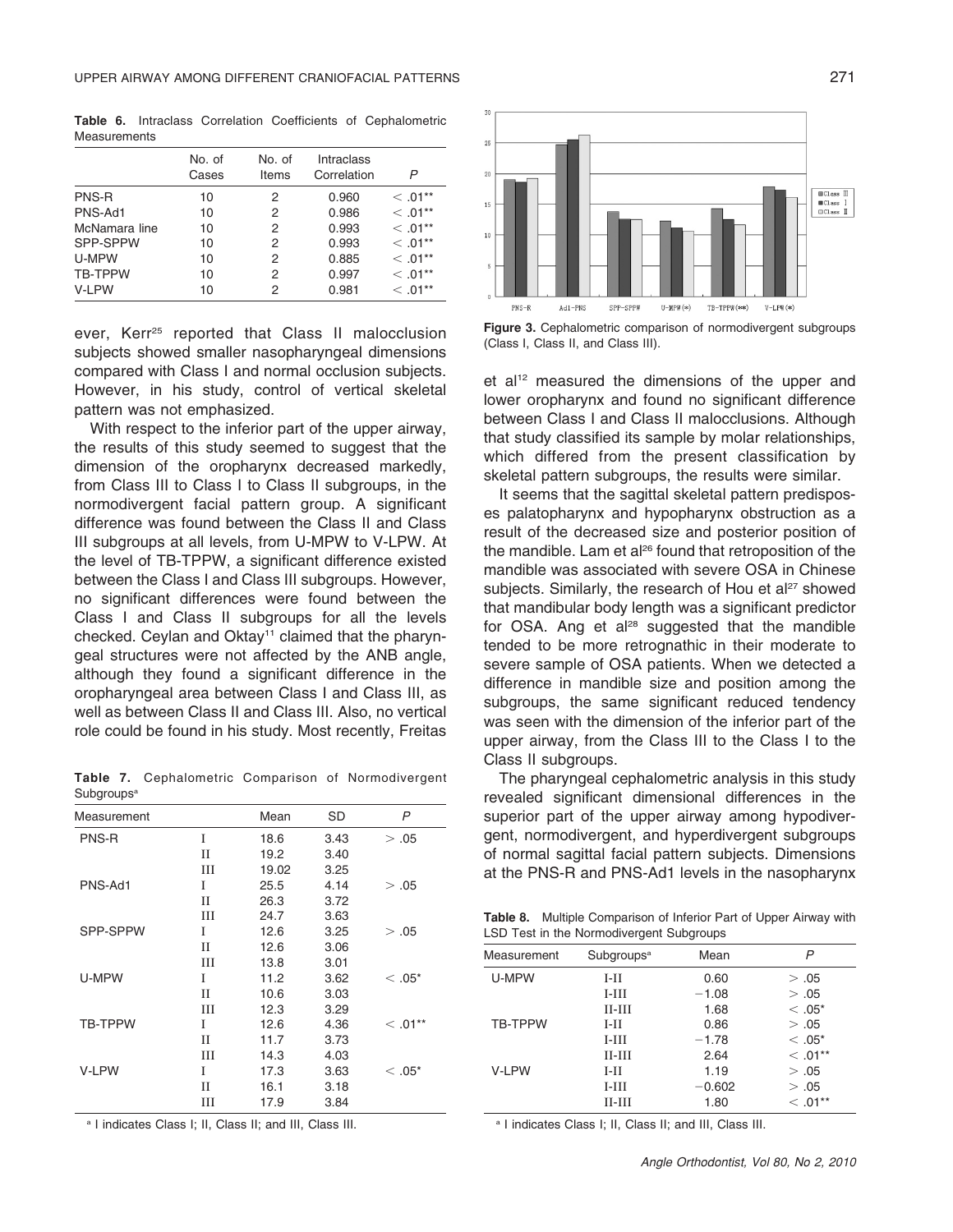|             | ີ                      |          |             |
|-------------|------------------------|----------|-------------|
| Measurement | Subgroups <sup>a</sup> | Mean     | P           |
| Ar-Gn       | I-II                   | 3.15     | $< 0.01**$  |
|             | $1 - 111$              | $-5.87$  | $< 0.01**$  |
|             | $II$ - $III$           | $-9.02$  | $< 0.01***$ |
| Go-Gn       | I-II                   | 2.66     | $<.01***$   |
|             | $1 - 111$              | $-3.86$  | $<.01***$   |
|             | $II$ - $III$           | $-6.51$  | $<.01***$   |
| FH-NP       | I-II                   | 1.365    | < 0.05      |
|             | $1 - 111$              | $-2.616$ | $< 0.01***$ |
|             | $II$ - $III$           | $-3.982$ | $< 0.01**$  |
|             |                        |          |             |

Table 9. Cephalometric Comparison of Mandible Size and Position in the Normodivergent Subgroups

<sup>a</sup> I indicates Class I; II, Class II; and III, Class III.

decreased with an increasing Frankfort mandibular plane angle. So did the dimension at SPP-SPPW in the middle of the palatopharynx. From the U-MPW level to the V-LPW level of the hypopharynx, no significant dimensional difference could be found among the subgroups. Since no significant difference in the ANB angle distribution existed in the subgroups, the impact of a different sagittal skeletal pattern on the superior part of the upper airway was excluded.

The finding is in agreement with  $Kerr<sub>1</sub><sup>25</sup>$  who suggested that the depth of the nasopharynx correlates with face height. Joseph et al<sup>29</sup> also reported that the nasopharyngeal airway in hyperdivergent individuals was significantly narrower than in normodivergent individuals. However, they suggested that the difference occurred because of the relative bimaxillary retrusion exhibited by the hyperdivergent group. Their selection criteria of an experimental group included lip incompetence of 4 mm and no medical history regarding adenoids and tonsils; moreover, there was

Table 10. Cephalometric Comparison of Normal Sagittal Subgroups

| Measurement    | Subgroups    | Mean | SD   | P          |
|----------------|--------------|------|------|------------|
| PNS-R          | Low angle    | 20.1 | 2.90 | $<.01***$  |
|                | Normal angle | 18.7 | 3.21 |            |
|                | High angle   | 17.9 | 3.48 |            |
| PNS-Ad1        | Low angle    | 27.6 | 3.48 | $< 0.01**$ |
|                | Normal angle | 25.4 | 4.02 |            |
|                | High angle   | 24.2 | 3.99 |            |
| SPP-SPPW       | Low angle    | 14.3 | 3.60 | $<$ .01**  |
|                | Normal angle | 12.6 | 2.64 |            |
|                | High angle   | 12.1 | 3.16 |            |
| U-MPW          | Low angle    | 12.1 | 3.62 | > .05      |
|                | Normal angle | 11.1 | 3.12 |            |
|                | High angle   | 10.8 | 3.15 |            |
| <b>TB-TPPW</b> | Low angle    | 13.3 | 4.69 | > .05      |
|                | Normal angle | 12.6 | 3.64 |            |
|                | High angle   | 12.4 | 4.20 |            |
| V-LPW          | Low angle    | 17.9 | 3.91 | > .05      |
|                | Normal angle | 16.8 | 2.68 |            |
|                | High angle   | 17.3 | 4.07 |            |



Figure 4. Histogram plots of cephalometric comparison of normal sagittal subgroups (low-angle, normal-angle, and high-angle).

no restriction of sagittal skeletal pattern in the subjects in their study. Freitas et al<sup>12</sup> also demonstrated that vertical growth patterns influence the upper oropharyngeal airways but have no impact on the lower oropharyngeal airways in Class I and Class II malocclusion. Interestingly, our findings in the normal sagittal group are in agreement with this.

The relationship between the superior part of the upper airway and the vertical facial pattern may be a result of deficient development of the craniomaxillary complex. Hou et al<sup>27</sup> suggested that normal-weight OSA patients had a significantly shorter anterior cranial base and maxillary length. Paoli et al<sup>30</sup> had found that patients of OSA with a body mass index  $<$  30 had a shorter anterior floor of cranial base. In this study, the analysis of the craniofacial skeleton demonstrated that the dimensions of S-N, ANS-PNS, and PNS-Ba also decreased with increases in the Frankfort mandibular plane angle. The identical tendency may imply that the deficient development of the craniomaxillary complex caused the decrease in the superior part of the upper airway dimensions in hyperdivergent patients.

As a result, we suggest sagittal facial pattern as the potential explanation for the discrepancy in the depth of the inferior part of the upper airway as a result of

Table 11. Multiple Comparison of Superior Part of Upper Airway Depth with LSD Test of Normal Sagittal Subgroups

| Measurement | Subgroups <sup>a</sup> | Mean | P          |
|-------------|------------------------|------|------------|
| PNS-R       | L-N                    | 1.4  | $<.05*$    |
|             | L-H                    | 2.2  | $< 0.01**$ |
|             | $N-H$                  | 0.8  | > .05      |
| PNS-Ad1     | L-N                    | 2.2  | $< 0.01**$ |
|             | L-H                    | 3.4  | $< 0.01**$ |
|             | N-H                    | 1.2  | > .05      |
| SPP-SPPW    | L-N                    | 1.8  | $<$ .01**  |
|             | L-H                    | 2.2  | $< 0.01**$ |
|             | N-H                    | 0.4  | > .05      |

<sup>a</sup> L indicates low angle; N, normal angle; and H, high angle.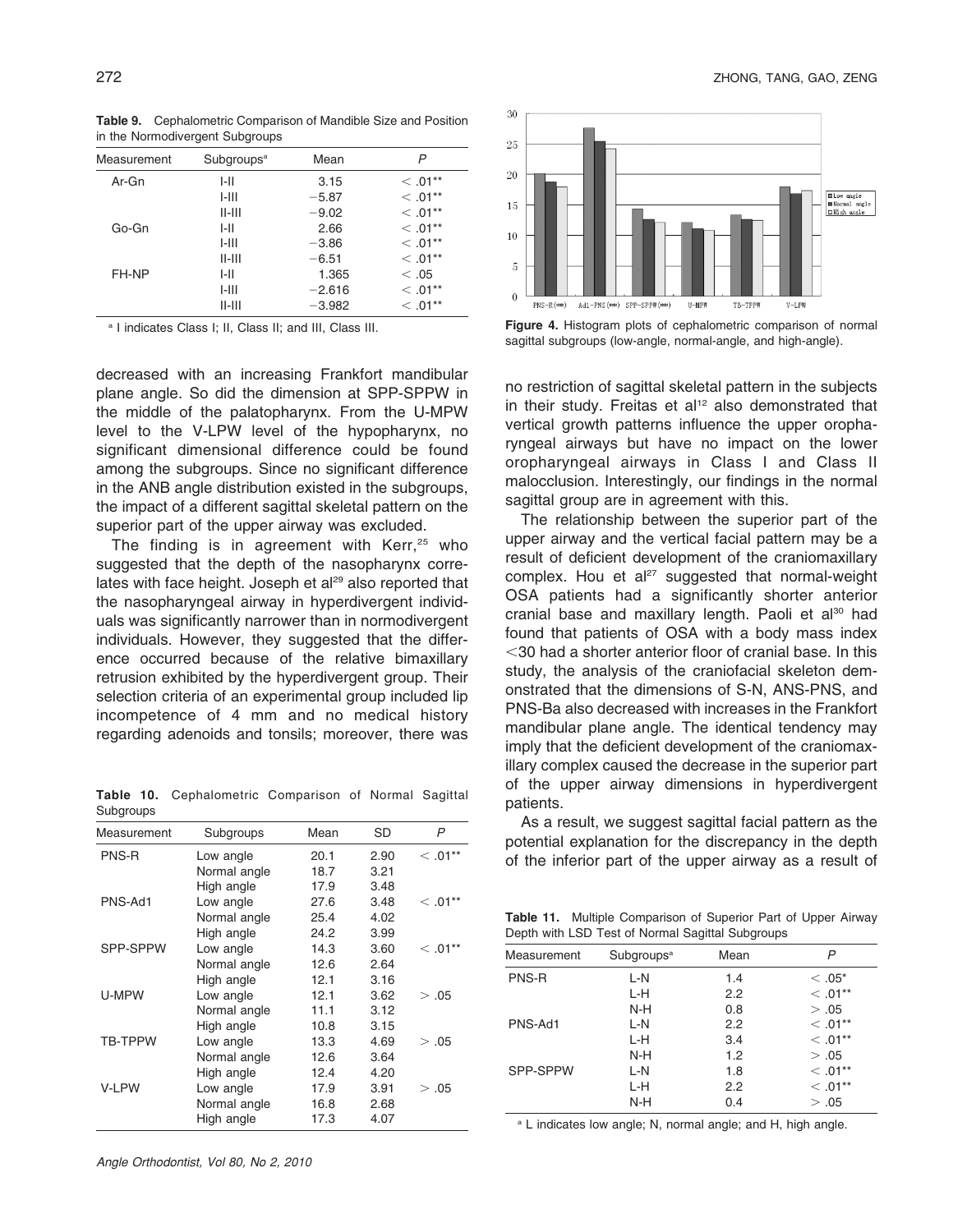Table 12. Cephalometric Comparison of Craniomaxillary Complex Among Normal Sagittal Subgroups

| Measurement | Subgroups | Mean | P          |
|-------------|-----------|------|------------|
| $S-N$       | L-N       | 1.5  | $< 0.01**$ |
|             | L-H       | 2.2  | $< 0.01**$ |
|             | N-H       | 0.7  | > .05      |
| ANS-PNS     | L-N       | 1.2  | $< 0.01**$ |
|             | L-H       | 1.9  | $< 0.01**$ |
|             | $N-H$     | 0.7  | $<.05*$    |
| PNS-Ba      | L-N       | 0.9  | $< 0.01**$ |
|             | L-H       | 2.6  | $< 0.01**$ |
|             | N-H       | 1.7  | $< .01***$ |

<sup>a</sup> L indicates low angle; N, normal angle; and H, high angle.

mandibular size and position. A vertical facial pattern was responsible for the deficiency in depth of the superior part of the upper airway because of the craniomaxillary complex. We believe that the upper airway obstruction of OSA patients could be traced back to their juvenile stage, with a susceptible craniofacial morphology as the potential mechanism. The present study partially demonstrated that a skeletal deficiency might predispose a person to upper airway narrowing, which in turn might predispose the person to obstruction in a population without permanent snoring. A longitudinal study of craniofacial morphology as a potential pathogenic factor is warranted in the future.

## **CONCLUSIONS**

- The present study confirms the association between pharyngeal structure and sagittal or vertical craniofacial skeletal pattern in nonsnoring Chinese children.
- The sagittal skeletal pattern may be a contributory factor in variations in the inferior part of the upper airway.
- Variations in the superior part of the upper airway may be attributable to a vertical skeletal pattern.

#### ACKNOWLEDGEMENT

This study was supported by the National Natural Sciences Foundation of the Peoples Republic of China Grants 30872915.

#### **REFERENCES**

- 1. Lowe AA, Santamatia JD, Fleetham JA, et al. Facial morphology and obstructive sleep apnoea. Am J Orthod Dentofacial Orthop. 1986;90:484–491.
- 2. Bacon WH, Turbot JC, Krieger J, et al. Craniofacial characteristics in patients with obstructive sleep apnoeas syndrome. Cleft Palate J. 1988;25:374–378.
- 3. Hui DS, Ko FW, Chu AS, et al. Cephalometric assessment of craniofacial morphology in Chinese patients with obstructive sleep apnea. Respir Med. 2003;97:640–646.
- 4. Battagel JM, L'Estrange PR. The cephalometric morphology of patients with obstructive sleep apnoea. Eur J Orthod. 1996;18:557–569.
- 5. Jamieson A, Guilleminault C, Partinen M, Quera-Salva MA. Obstructive sleep apnea patients have craniomandibular abnormalities. Sleep. 1986;9:469–477.
- 6. Tangugsorn V, Skatvedt O, Krogstad O, Lyberg T. Obstructive sleep apnea: a cephalometric study. Part I. Cervicocraniofacial skeletal morphology. Eur J Orthod. 1995;17: 45–56.
- 7. Tsuchiya M, Lowe AA, Pae EK, Fleetham JA. Obstructive sleep apnea subtypes by cluster analysis. Am J Orthod Dentofacial Orthop. 1992;101:533–542.
- 8. Andersson L, Brattatrom V. Cephalometric analysis of permanently snoring patients with and without obstructive sleep apnea syndrome. Int J Oral Maxillofac Surg. 1991;20: 159–162.
- 9. Mergen DC, Jacobs RM. The size of nasopharynx associated with normal occlusion and Class II malocclusion. Nasopharynx. 1970;40:342–346.
- 10. Solow B, Siersbæk-Nielsen S, Greve E. Airway adequacy, head posture, and craniofacial morphology. Am J Orthod. 1984;86:214–223.
- 11. Ceylan I, Oktay H. A study on the pharyngeal size in different skeletal patterns. Am J Orthod Dentofacial Orthop. 1995;108:69–75.
- 12. De Freitas MR, Alcazar NM, Janson G, et al. Upper and lower pharyngeal airways in subjects with Class I and Class II malocclusions and different growth patterns. Am J Orthod Dentofacial Orthop. 2006;130:742–745.
- 13. Shen GF, Samman N. Cephalometric studies on the upper airway space in normal Chinese. Int J Oral Maxillofac Surg. 1994;23:243–247.
- 14. Zeng XL, Forsberg CM, Linder AS. Craniofacial morphology in Chinese and Swedish Children with Angle Class I and Class II occlusion relation. Aust Orthod J. 1998;15:168– 176.
- 15. Chang ET, Shiao GM. Craniofacial abnormalities in Chinese patients with obstructive and positional sleep apnea. Sleep Med. 2008;9:403–410.
- 16. Lowe AA, Ono T, Fleetham JA, et al. Cephalometric comparisons of craniofacial and upper airway structure by skeletal subtype and gender in patients with obstructive sleep apnea. Am J Orthod Dentofacial Orthop. 1996;110: 653–664.
- 17. Tangugsorn V, Skatvedt O, Krogstad O, et al. Obstructive sleep apnea: a cephalometric study. Part II. Uvulo-glossopharyngeal morphology. Eur J Orthod. 1995;17:57–67.
- 18. Liu Y, Zeng X, Lowe AA, et al. Effects of a mandibular repositioner on obstructive sleep apnea. Am J Orthod Dentofacial Orthop. 2000;118:248–256.
- 19. Bacon WH, Krieger J, Stierle JL, et al. Cephalometric evaluation of pharyngeal obstructive factors in patients with sleep apneas syndrome. Angle Orthod. 1989;60: 115–121.
- 20. Liu Y, Zeng X, Fu M, Huang X. A comparative study on the severity of respiratory disturbance among the OSAS patients with different craniofacial morphology. J Clin Stomatology. 1998;14:20–21.
- 21. Liu Y, Lowe AA, Zeng X, Fu M, Fleetham JA. Cephalometric comparisons between Chinese and Caucasian patients with obstructive sleep apnea. Am J Orthod Dentofacial Orthop. 2000;117:479–485.
- 22. Gao X, Zeng X, Fu M, Huang X. Nasopharygeal size in obstructive sleep apnea syndrome. Chin J Otorhinolaryngol. 1999;34:37–40.
- 23. Sosa FA, Graber TM, Muller TP. Postpharyngeal lymphadenoid tissue in Angle Class I and Class II malocclusions. Am J Orthod. 1982;81:299–309.